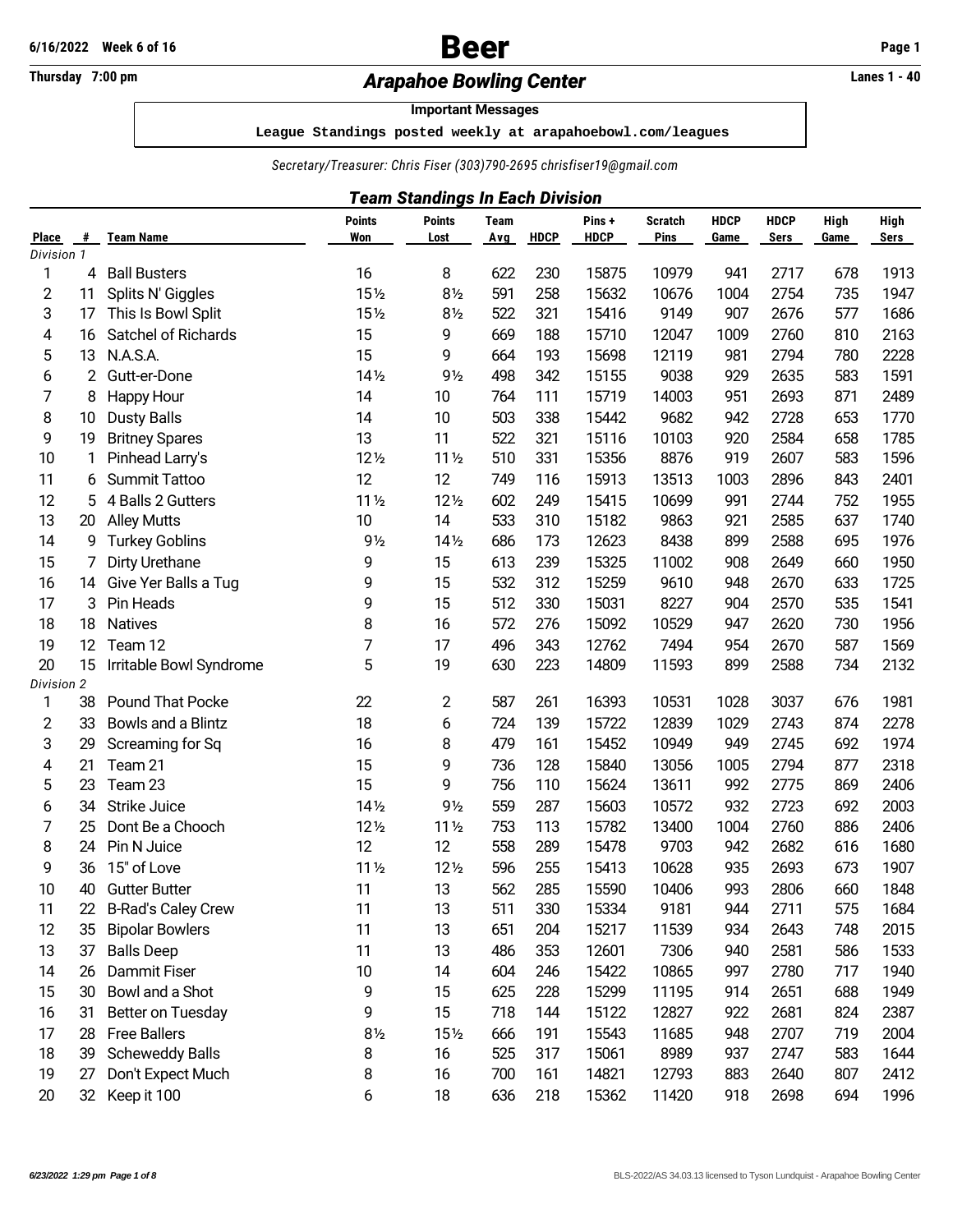#### *Review of Last Week's Bowling.....*

|                    |                                             | <b>HDCP</b>              | <b>HDCP</b>   | <b>HDCP</b>               | <b>HDCP</b>          | <b>Last Wk</b> |                                 |                            |                                               |           | <b>HDCP</b>        | <b>HDCP</b>        | <b>HDCP</b>              | <b>HDCP</b>           | <b>Last Wk</b> |
|--------------------|---------------------------------------------|--------------------------|---------------|---------------------------|----------------------|----------------|---------------------------------|----------------------------|-----------------------------------------------|-----------|--------------------|--------------------|--------------------------|-----------------------|----------------|
| Lanes              | <b>Team Name</b>                            | $-1-$                    | $-2-$         | $-3-$                     | Total                | <b>WON</b>     |                                 | <b>Team Name</b>           |                                               |           | $-1-$              | $-2-$              | $-3-$                    | Total                 | <b>WON</b>     |
| $1 - 2$            | Bowl and a Shot                             | 914                      | 869           | 868                       | 2651                 | 3              | <--->                           |                            | <b>Bipolar Bowlers</b>                        |           | 858                | 901                | 842                      | 2601                  | $\mathbf{1}$   |
| $3 - 4$<br>$5-6$   | Screaming for Sq<br>Team 23                 | 922<br>879               | 892<br>914    | 873<br>817                | 2687<br>2610         | 4<br>3         | <---><br><--->                  |                            | Dont Be a Chooch<br><b>B-Rad's Caley Crew</b> |           | 836<br>832         | 858<br>797         | 804<br>873               | 2498<br>2502          | 0<br>1         |
| $7 - 8$            | Strike Juice                                | 855                      | 823           | 805                       | 2483                 | 3              | <--->                           |                            | <b>Scheweddy Balls</b>                        |           | 803                | 789                | 839                      | 2431                  | 1              |
| $9 - 10$           | Team 21                                     | 854                      | 843           | 1005                      | 2702                 | 3              | <--->                           |                            | Better on Tuesday                             |           | 802                | 908                | 821                      | 2531                  | 1              |
| 11-12              | <b>Gutter Butter</b>                        | 830                      | 824           | 834                       | 2488                 | 0              | <--->                           | 15" of Love                |                                               |           | 858                | 935                | 900                      | 2693                  | 4              |
| 13-14              | <b>Pound That Pocke</b>                     | 876                      | 959           | 901                       | 2736                 | 4              | <--->                           | Dammit Fiser               |                                               |           | 778                | 837                | 863                      | 2478                  | 0              |
| 15-16              | <b>Free Ballers</b>                         | 898                      | 861           | 948                       | 2707                 | 3              | <--->                           | Keep it 100                |                                               |           | 868                | 918                | 863                      | 2649                  | 1              |
| $17-18$            | Bowls and a Blintz                          | 916                      | 908           | 851                       | 2675                 | 3              | <--->                           | Pin N Juice                |                                               |           | 774                | 865                | 864                      | 2503                  | 1              |
| 19-20              | <b>Balls Deep</b>                           | 826                      | 837           | 793                       | 2456                 | $\mathbf{1}$   | <--->                           |                            | Don't Expect Much                             |           | 832                | 821                | 807                      | 2460                  | 3              |
| $21 - 22$<br>23-24 | <b>Dusty Balls</b><br><b>Turkey Goblins</b> | 840                      | 863<br>Û<br>0 | 868<br>$\pmb{\mathsf{Q}}$ | 2571<br>$\theta$     | 3<br>0         | <---><br><--->                  |                            | Irritable Bowl Syndro<br>4 Balls 2 Gutters    |           | 835<br>774         | 837<br>793         | 895<br>795               | 2567<br>2362          | 1<br>0         |
| 25-26              | Pin Heads                                   | 803                      | 904           | 790                       | 2497                 | 1              | <--->                           | Gutt-er-Done               |                                               |           | 892                | 861                | 882                      | 2635                  | 3              |
| 27-28              | Give Yer Balls a Tug                        | 817                      | 880           | 794                       | 2491                 | 1              | <--->                           |                            | <b>Britney Spares</b>                         |           | 779                | 885                | 920                      | 2584                  | 3              |
| 29-30              | Pinhead Larry's                             | 915                      | 753           | 899                       | 2567                 | 2 <sub>2</sub> | <--->                           |                            | Splits N' Giggles                             |           | 827                | 829                | 899                      | 2555                  | $1\frac{1}{2}$ |
| 31-32              | <b>Alley Mutts</b>                          | 854                      | 831           | 857                       | 2542                 | 0              | <--->                           |                            | Satchel of Richards                           |           | 893                | 1009               | 858                      | 2760                  | 4              |
| 33-34              | <b>Natives</b>                              | 795                      | 925           | 790                       | 2510                 | 0              | <--->                           |                            | <b>Summit Tattoo</b>                          |           | 879                | 963                | 838                      | 2680                  | 4              |
| 35-36              | <b>Happy Hour</b>                           | 857                      | 817           | 951                       | 2625                 | 3              | <--->                           | Team 12                    |                                               |           | $\pmb{\mathsf{Q}}$ | $\pmb{\mathsf{Q}}$ | $\theta$                 | 0                     | 0              |
| 37-38              | N.A.S.A.                                    | 915                      | 847           | 937                       | 2699                 | 2              | <--->                           | <b>Ball Busters</b>        |                                               |           | 941                | 863                | 884                      | 2688                  | 2              |
| 39-40              | This Is Bowl Split                          | 899                      | 870           | 907                       | 2676                 | 4              | <--->                           |                            | Dirty Urethane                                |           | 868                | 832                | 859                      | 2559                  | 0              |
|                    |                                             |                          |               |                           |                      |                | <b>Lane Assignments</b>         |                            |                                               |           |                    |                    |                          |                       |                |
|                    |                                             | $1 - 2$                  | $3-4$         | $5-6$                     | $7 - 8$              | $9 - 10$       | $11 - 12$                       | 13-14                      | $15-16$                                       | $17-18$   | 19-20              |                    |                          |                       |                |
|                    | Wk07 06/23                                  | $20 - 5$                 | $15 - 18$     | $11 - 13$                 | $16 - 4$             | $3 - 8$        | $14 - 10$                       | $7 - 9$                    | $1 - 17$                                      | $19 - 2$  |                    | $6 - 12$           |                          |                       |                |
|                    | Wk08 06/30                                  | 34-38                    | 40-27         | 28-39                     | $22 - 30$            | $37 - 33$      | $25 - 24$                       | $35 - 32$                  | $23 - 26$                                     | $31 - 36$ | $29 - 21$          |                    |                          |                       |                |
|                    |                                             |                          |               |                           |                      |                |                                 |                            |                                               |           |                    |                    |                          |                       |                |
|                    |                                             | $21 - 22$                | $23 - 24$     | 25-26                     | $27 - 28$            | 29-30          | $31 - 32$                       |                            | 33-34 35-36                                   | 37-38     | 39-40              |                    |                          |                       |                |
|                    | Wk07 06/23                                  | 40-25                    | $35 - 38$     | $31 - 33$                 | $36 - 24$            | $23 - 28$      | 34-30                           | $27 - 29$                  | $21 - 37$                                     | 39-22     | $26 - 32$          |                    |                          |                       |                |
|                    | Wk08 06/30                                  | $14 - 18$                | $20 - 7$      | $8 - 19$                  | $2 - 10$             | $17 - 13$      | $5 - 4$                         | $15 - 12$                  | $3 - 6$                                       | $11 - 16$ | $9 - 1$            |                    |                          |                       |                |
|                    |                                             |                          |               |                           |                      |                | <b>Individual High Averages</b> |                            |                                               |           |                    |                    |                          |                       |                |
| Division 1         |                                             |                          |               |                           |                      |                |                                 |                            |                                               |           |                    |                    |                          |                       |                |
| Men                | 229.50                                      | Dave Newsom              |               |                           |                      | 218.67         | <b>Brian Davis</b>              |                            |                                               |           | 213.07             | Ray Nash           |                          |                       |                |
| <b>Women</b>       | 155.73                                      | Sue Massie               |               |                           |                      | 153.56         | Dawn Gates                      |                            |                                               |           | 152.07             |                    | Cathy Clarke             |                       |                |
| Division 2         |                                             |                          |               |                           |                      |                |                                 |                            |                                               |           |                    |                    |                          |                       |                |
| Men                | 211.47                                      | <b>Ted Romero</b>        |               |                           |                      | 210.40         | Jeff Smith                      |                            |                                               |           | 208.78             |                    | <b>Rob Preston</b>       |                       |                |
| Women              | 178.33                                      | Kelli Mattacchione       |               |                           |                      | 165.58         | Vanessa Church                  |                            |                                               |           | 164.47             |                    | Patty Schroeder          |                       |                |
|                    |                                             |                          |               |                           |                      |                | <b>Season High Scores</b>       |                            |                                               |           |                    |                    |                          |                       |                |
|                    | Team Division #1 - Division 1               |                          |               |                           |                      |                |                                 |                            |                                               |           |                    |                    |                          |                       |                |
|                    | <b>Team Handicap Series</b>                 |                          |               | <b>Team Handicap Game</b> |                      |                |                                 | <b>Team Scratch Series</b> |                                               |           |                    |                    | <b>Team Scratch Game</b> |                       |                |
|                    | 2896 Summit Tattoo                          |                          | 1009<br>991   | 4 Balls 2 Gutters         | Satchel of Richards  |                |                                 | 2489 Happy Hour            | 2132 Irritable Bowl Syndrome                  |           |                    | 730                | 780 N.A.S.A.<br>Natives  |                       |                |
|                    | 2754 Splits N' Giggles<br>2728 Dusty Balls  |                          |               | 954 Team 12               |                      |                |                                 | 1976 Turkey Goblins        |                                               |           |                    | 678                | <b>Ball Busters</b>      |                       |                |
|                    | Team Division #2 - Division 2               |                          |               |                           |                      |                |                                 |                            |                                               |           |                    |                    |                          |                       |                |
|                    | <b>Team Handicap Series</b>                 |                          |               | <b>Team Handicap Game</b> |                      |                |                                 | <b>Team Scratch Series</b> |                                               |           |                    |                    | <b>Team Scratch Game</b> |                       |                |
|                    | 3037 Pound That Pocke                       |                          | 1029          | Bowls and a Blintz        |                      |                | 2412                            |                            | Don't Expect Much                             |           |                    |                    |                          | 886 Dont Be a Chooch  |                |
|                    | 2806 Gutter Butter                          |                          |               | 1005 Team 21              |                      |                |                                 | 2406 Team 23               |                                               |           |                    |                    |                          | 824 Better on Tuesday |                |
|                    | 2780 Dammit Fiser                           |                          | 949           | Screaming for Sq          |                      |                |                                 | 2015 Bipolar Bowlers       |                                               |           |                    |                    | 719 Free Ballers         |                       |                |
| Division 1         | <b>Handicap Series</b>                      |                          |               |                           | <b>Handicap Game</b> |                |                                 |                            | <b>Scratch Series</b>                         |           |                    |                    | <b>Scratch Game</b>      |                       |                |
| Men                | 817 Jeremiah McQueen                        |                          |               |                           | 304 Jeffrey Pickett  |                |                                 |                            | 739 Dave Newsom                               |           |                    |                    | 262 Ray Nash             |                       |                |
|                    | 788 Devin Rice                              |                          |               |                           | 297 Maury Hall       |                |                                 |                            | 674 John Evenson                              |           |                    |                    | 258 Dan Schroth          |                       |                |
|                    | Joe Constantine<br>777                      |                          |               |                           | 295 Brian Colburn    |                |                                 |                            | 656 Brian Davis                               |           |                    | 258                |                          | Michael Grossman      |                |
| Women              | 750 Averie Brandstater                      |                          |               | 291                       | Erika Galbaugh       |                |                                 |                            | 510 Cathy Clarke                              |           |                    |                    |                          | 210 Tiffani McMillan  |                |
|                    | 748                                         | <b>Gabrille Melendez</b> |               |                           | 276 Jillian Owens    |                |                                 |                            | 505 Alysse Rzadzki                            |           |                    |                    | 210 Erica Warren         |                       |                |
|                    | 728 Corrie Carl                             |                          |               |                           | 264 Sue Massie       |                |                                 |                            | 478 Dawn Gates                                |           |                    |                    | 185 Heather Kuhn         |                       |                |
| Division 2         | <b>Handicap Series</b>                      |                          |               |                           | <b>Handicap Game</b> |                |                                 |                            | <b>Scratch Series</b>                         |           |                    |                    | <b>Scratch Game</b>      |                       |                |
| Men                | 797 Craig Feddersen                         |                          |               |                           | 322 Brent Vrontas    |                |                                 |                            | 738 Jeff Smith                                |           |                    |                    | 279 Zach Fowlds          |                       |                |
|                    |                                             |                          |               |                           |                      |                |                                 |                            |                                               |           |                    |                    |                          |                       |                |

790 Johno Buist 308 Jim Williams 707 Josh Church 257 Tom Tetrick *6/23/2022 1:29 pm Page 2 of 8* BLS-2022/AS 34.03.13 licensed to Tyson Lundquist - Arapahoe Bowling Center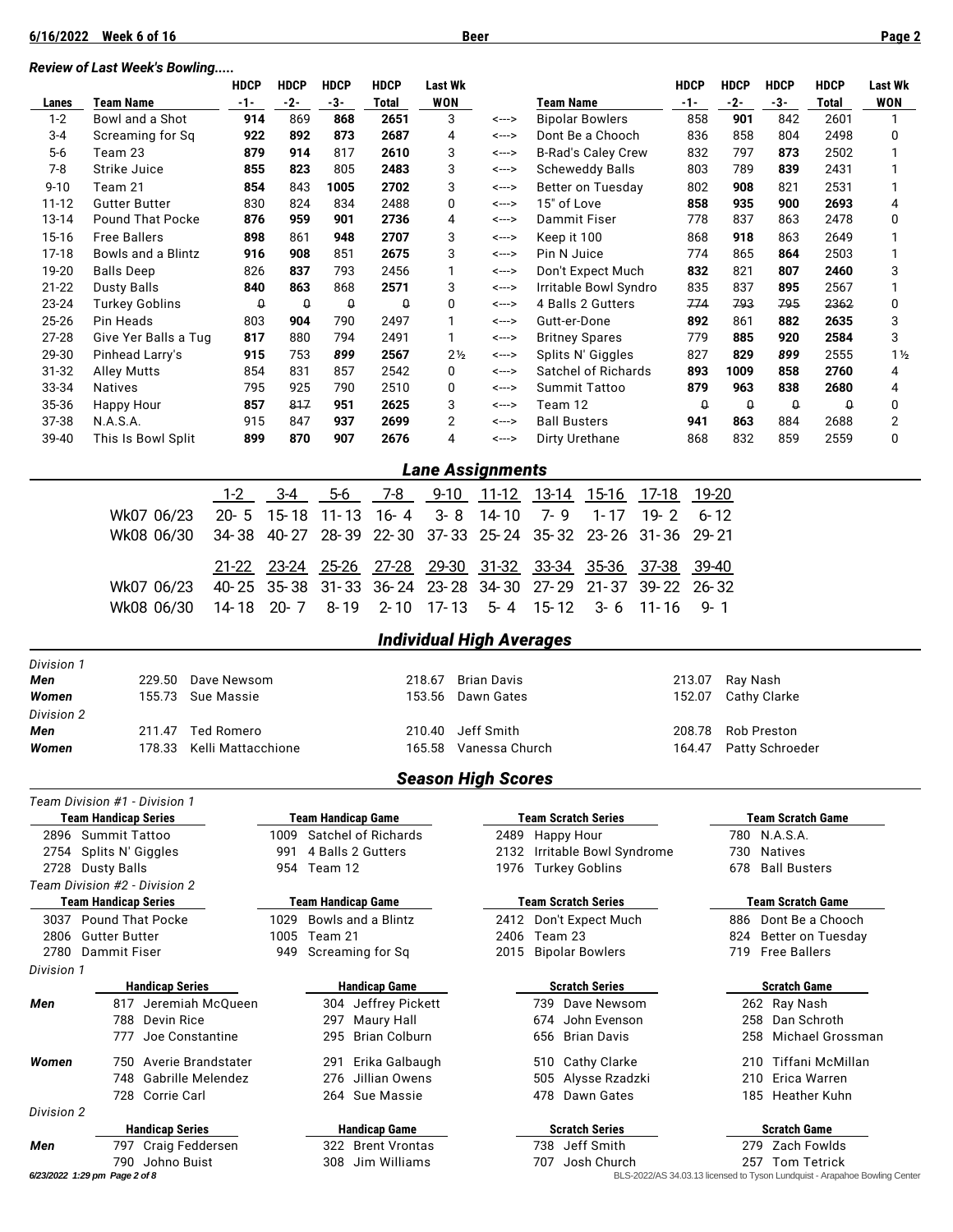| 6/16/2022  | Week 6 of 16                    |                    | <b>Beer</b>                   |              |     |                           |      | Page 3                      |
|------------|---------------------------------|--------------------|-------------------------------|--------------|-----|---------------------------|------|-----------------------------|
|            | <b>Handicap Series</b>          |                    | <b>Handicap Game</b>          |              |     | <b>Scratch Series</b>     |      | <b>Scratch Game</b>         |
|            | 783 Tim Wallington              |                    | 294 Drew Haas                 |              |     | 698 Ted Romero            |      | 255 Tyler Baker             |
| Women      | Kathy Novak<br>758              |                    | 275 Vanessa Church            |              | 587 | Kelli Mattacchione        |      | 220 Lacee Collier           |
|            | 734 Otilia Gomez                |                    | 264 Michelle Deines           |              | 541 | Annie Peck                | 203  | <b>Patty Schroeder</b>      |
|            | 712 Marisa Martin               |                    | 252 Marilyn Wallington        |              |     | 495 Andie Hughes          |      | 179 Leslie Hollander        |
|            |                                 |                    | <b>Last Week's Top Scores</b> |              |     |                           |      |                             |
|            | Team Division #1 - Division 1   |                    |                               |              |     |                           |      |                             |
|            | <b>Team Scratch Game</b>        |                    | <b>Team Scratch Series</b>    |              |     | <b>Team Handicap Game</b> |      | <b>Team Handicap Series</b> |
|            | 843 Summit Tattoo               | 2320 Summit Tattoo |                               |              |     | 1009 Satchel of Richards  |      | 2760 Satchel of Richard     |
|            | 834 Happy Hour                  | 2274 Happy Hour    |                               |              |     | 963 Summit Tattoo         | 2699 | N.A.S.A.                    |
|            | 810 Satchel of Richards         | 2228<br>N.A.S.A.   |                               |              |     | 951 Happy Hour            | 2688 | <b>Ball Busters</b>         |
|            | Team Division #2 - Division 2   |                    |                               |              |     |                           |      |                             |
|            | <b>Team Scratch Game</b>        |                    | <b>Team Scratch Series</b>    |              |     | <b>Team Handicap Game</b> |      | <b>Team Handicap Series</b> |
|            | 877 Team 21                     | 2318 Team 21       |                               | 1005 Team 21 |     |                           |      | 2736 Pound That Pocke       |
|            | 804 Team 23                     | Team 23<br>2280    |                               | 959          |     | Pound That Pocke          |      | 2707 Free Ballers           |
|            | 772 Bowls and a Blintz          | 2243               | Bowls and a Blintz            |              |     | 948 Free Ballers          |      | 2702 Team 21                |
| Division 1 |                                 |                    |                               |              |     |                           |      |                             |
|            | <b>Scratch Game</b>             |                    | <b>Scratch Series</b>         |              |     | <b>Handicap Game</b>      |      | <b>Handicap Series</b>      |
| Men        | 268 Jeffrey Pickett             |                    | 687 Ray Nash                  |              |     | 296 Michael Grossman      |      | 758 Robert Raymond          |
|            | 262 Ray Nash                    |                    | 674 John Evenson              |              |     | 292 Jeffrey Pickett       | 740  | John Evenson                |
|            | 258<br>Michael Grossman         |                    | 633 Dave Newsom               |              |     | 278 John Evenson          | 738  | Jeff Jakopec                |
| Women      | 180 Alysse Rzadzki              |                    | 505 Alysse Rzadzki            |              | 260 | Laura Babb                | 736  | Alysse Rzadzki              |
|            | <b>Gabrille Melendez</b><br>177 |                    | 476 Gabrille Melendez         |              |     | 257 Alysse Rzadzki        | 697  | Shelby Jonathan             |
|            | 172 Erica Warren                | 461                | Sue Massie                    |              |     | 247 Morgan Lacouture      | 680  | <b>Gabrille Melendez</b>    |
| Division 2 |                                 |                    |                               |              |     |                           |      |                             |
|            | <b>Scratch Game</b>             |                    | <b>Scratch Series</b>         |              |     | <b>Handicap Game</b>      |      | <b>Handicap Series</b>      |
| Men        | 285 Brent Vrontas               |                    | 707 Josh Church               |              |     | 319 Brent Vrontas         |      | 773 Josh Church             |
|            | 268<br>Josh Church              |                    | 646 Brent Vrontas             |              |     | 293 Andrew Miner          | 773  | Andrew Miner                |
|            | lan Hughes<br>254               | 640                | lan Hughes                    |              |     | 292 Ian Hughes            | 754  | lan Hughes                  |
| Women      | Kelli Mattacchione<br>198       |                    | 525 Patty Schroeder           |              | 243 | Leslie Hollander          | 684  | Patty Schroeder             |
|            | Patty Schroeder<br>184          |                    | 523 Kelli Mattacchione        |              | 241 | Otilia Gomez              | 681  | Carrie Cobb                 |
|            | Leslie Hollander<br>179         | 487                | Lacee Collier                 |              |     | 237 Patty Schroeder       | 677  | Wendy Youngberg             |

### *Team Rosters*

|                      |          |     |                 |    | High | <b>High</b> | <b>HDCP</b> | <b>HDCP</b> |       |       |     |             | <b>HDCP</b> |
|----------------------|----------|-----|-----------------|----|------|-------------|-------------|-------------|-------|-------|-----|-------------|-------------|
| <b>Name</b>          | Avg HDCP |     | <b>Pins Gms</b> |    | Game | <b>Sers</b> | Game        | <b>Sers</b> | $-1-$ | $-2-$ | -3- | Total       | Total       |
| 1 - Pinhead Larry's  |          |     |                 |    |      |             |             |             |       |       |     |             |             |
| Cody Miller          | 116      | 93  | 2101            | 18 | 158  | 374         | 257         | 671         | 125   | 100   | 137 | 362         | 644         |
| Morgan Lacouture     | 88       | 118 | 1320            | 15 | 128  | 301         | 255         | 700         | 128   | 71    | 69  | 268         | 625         |
| Michael Grossman     | 176      | 39  | 2120            | 12 | 258  | 548         | 296         | 650         | 140   | 127   | 258 | 525         | 639         |
| Maury Hall           | 130      | 81  | 2354            | 18 | 209  | 463         | 297         | 727         | 190   | 123   | 103 | 416         | 659         |
| 2 - Gutt-er-Done     |          |     |                 |    |      |             |             |             |       |       |     |             |             |
| Josie Christensen    | 80       | 126 | 971             | 12 | 117  | 295         | 226         | 622         | 67    | 69    | 93  | 229         | 601         |
| Ryan Ferrari         | 139      | 72  | 2514            | 18 | 192  | 463         | 267         | 688         | 192   | 147   | 124 | 463         | 688         |
| Amber Ferrari        | 117      | 92  | 2119            | 18 | 170  | 379         | 255         | 645         | 123   | 106   | 137 | 366         | 645         |
| Jeff Christensen     | 162      | 52  | 1946            | 12 | 204  | 533         | 275         | 745         | 162   | 191   | 180 | 533         | 701         |
| 3 - Pin Heads        |          |     |                 |    |      |             |             |             |       |       |     |             |             |
| <b>Matt Hamilton</b> | 95       | 112 | 1429            | 15 | 146  | 350         | 239         | 629         | 91    | 85    | 80  | 256         | 586         |
| Kyle Lutkin          | 104      | 104 | 1873            | 18 | 175  | 368         | 282         | 689         | 72    | 129   | 110 | 311         | 623         |
| Ed McLaughlin        | 141      | 71  | 2540            | 18 | 176  | 464         | 257         | 698         | 127   | 176   | 124 | 427         | 643         |
| Mike McLaughlin      | 172      | 43  | 516             | 3  | 198  | 516         | 241         | 645         |       |       |     | 0           | $\mathbf 0$ |
| 4 - Ball Busters     |          |     |                 |    |      |             |             |             |       |       |     |             |             |
| Cathy Clarke         | 152      | 61  | 2281            | 15 | 195  | 510         | 253         | 684         |       |       |     | $\mathbf 0$ | $\mathbf 0$ |
| <b>Armand Massie</b> | 127      | 83  | 1916            | 15 | 178  | 444         | 271         | 740         | 178   | 144   | 121 | 443         | 707         |
| Sue Massie           | 155      | 58  | 2336            | 15 | 201  | 504         | 264         | 697         | 154   | 166   | 141 | 461         | 632         |
| <b>Fred Clarke</b>   | 188      | 28  | 2826            | 15 | 236  | 631         | 281         | 766         |       |       |     | 0           | 0           |
| Shelby Jonathan      | 123      | 87  | 738             | 6  | 144  | 403         | 242         | 697         | 126   | 133   | 144 | 403         | 697         |
| Nick Jonathan        | 147      | 65  | 882             | 6  | 172  | 448         | 240         | 652         | 172   | 109   | 167 | 448         | 652         |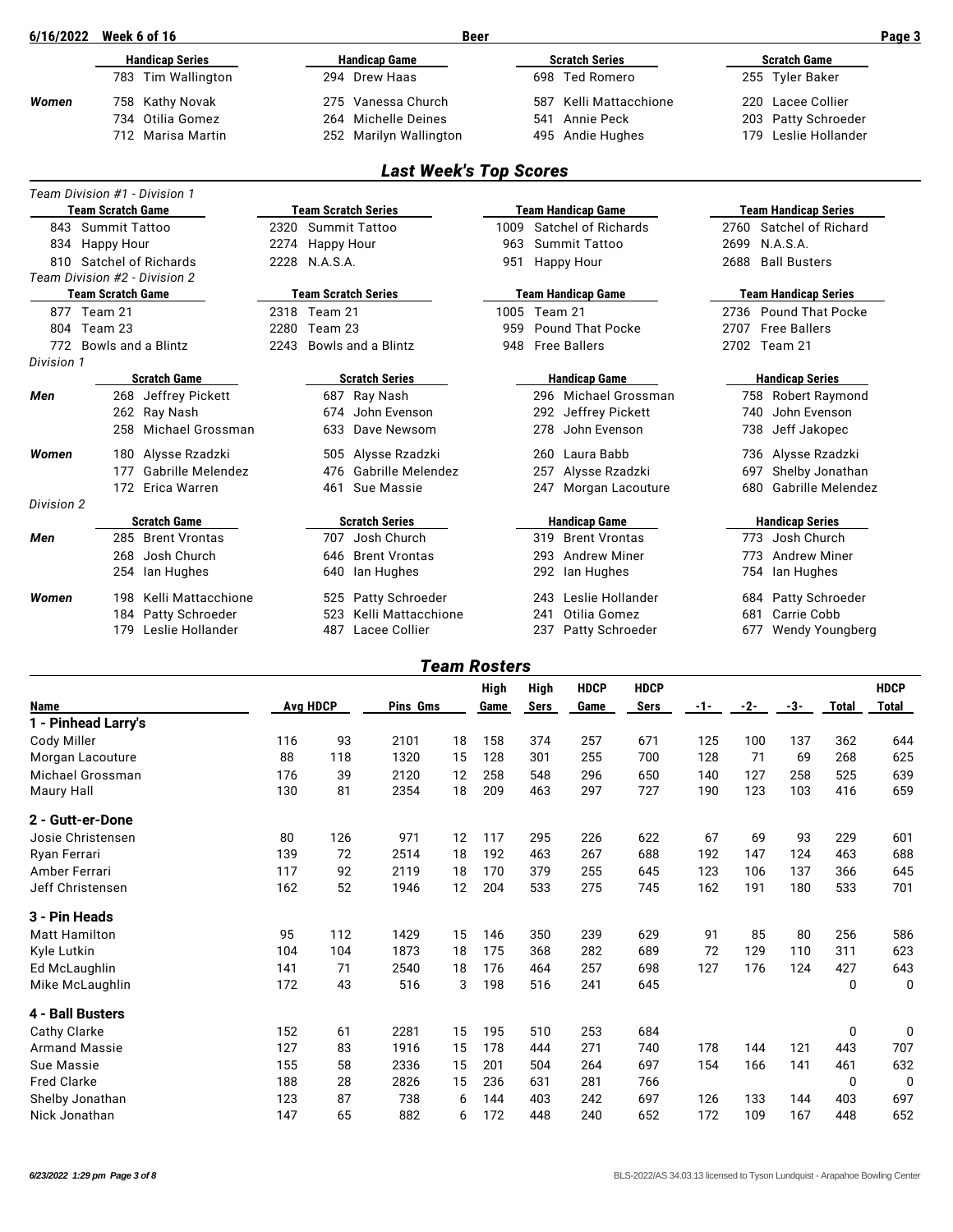| Week 6 of 16<br>6/16/2022 |                 |              |          |    | <b>Beer</b> |      |             |             |       |       |      |       | Page 4       |
|---------------------------|-----------------|--------------|----------|----|-------------|------|-------------|-------------|-------|-------|------|-------|--------------|
|                           |                 |              |          |    | <b>High</b> | High | <b>HDCP</b> | <b>HDCP</b> |       |       |      |       | <b>HDCP</b>  |
| Name                      | <b>Avg HDCP</b> |              | Pins Gms |    | Game        | Sers | Game        | <b>Sers</b> | $-1-$ | $-2-$ | -3-  | Total | <b>Total</b> |
| 5 - 4 Balls 2 Gutters     |                 |              |          |    |             |      |             |             |       |       |      |       |              |
| Tischa Campbell           | 122             | 88           | 2202     | 18 | 145         | 421  | 236         | 694         | 102   | 113   | 132  | 347   | 608          |
| Tiffani McMillan          | 142             | 70           | 2556     | 18 | 210         | 491  | 280         | 701         | 136   | 153   | 122  | 411   | 618          |
| Keith McMillan            | 163             | 51           | 2943     | 18 | 234         | 537  | 279         | 708         | 147   | 148   | 145  | 440   | 584          |
| Jeff Campbell             | 175             | 40           | 2638     | 15 | 224         | 613  | 276         | 769         | 151   | 141   | 158  | 450   | 552          |
| 6 - Summit Tattoo         |                 |              |          |    |             |      |             |             |       |       |      |       |              |
| Jeffrey Pickett           | 194             | 23           | 3501     | 18 | 268         | 660  | 304         | 774         | 160   | 268   | 176  | 604   | 676          |
| Nick McQueen              | 177             | 38           | 2666     | 15 | 215         | 577  | 257         | 700         | 179   | 212   | 186  | 577   | 700          |
| Jason Graham              | 176             | 39           | 3183     | 18 | 220         | 582  | 262         | 708         | 220   | 186   | 176  | 582   | 708          |
| Jeremiah McQueen          | 202             | 16           | 3641     | 18 | 269         | 718  | 302         | 817         | 200   | 177   | 180  | 557   | 596          |
| 7 - Dirty Urethane        |                 |              |          |    |             |      |             |             |       |       |      |       |              |
| Justin Votaw              | 161             | 53           | 2907     | 18 | 215         | 551  | 287         | 754         | 165   | 164   | 133  | 462   | 615          |
| Alysse Rzadzki            | 140             | 72           | 2527     | 18 | 180         | 505  | 257         | 736         | 164   | 161   | 180  | 505   | 736          |
| Andrew Fisher             | 154             | 59           | 1855     | 12 | 200         | 548  | 257         | 746         | 159   | 135   | 135  | 429   | 594          |
| Drew Long                 | 158             | 55           | 2381     | 15 | 193         | 505  | 247         | 659         | 143   | 135   | 174  | 452   | 614          |
| 8 - Happy Hour            |                 |              |          |    |             |      |             |             |       |       |      |       |              |
| Ray Nash                  | 213             | 6            | 3196     | 15 | 262         | 687  | 271         | 714         | 249   | 176   | 262  | 687   | 714          |
| Dave Newsom               | 229             | 0            | 4131     | 18 | 288         | 739  | 288         | 739         | 200   | 198   | 235  | 633   | 633          |
| Dawn(L) Gates(L)          | 118             | 91           | 710      | 6  | 139         | 370  | 235         | 658         | 119   | 112   | 139  | 370   | 658          |
| Dan Schroth               | 204             | 14           | 3061     | 15 | 258         | 668  | 272         | 710         | 172   | 214   | 198  | 584   | 620          |
| Fatima Davis              | 93              | 114          | 281      | 3  | 118         | 281  | 232         | 623         |       |       |      | 0     | 0            |
| <b>Brian Davis</b>        | 218             | $\mathbf{1}$ | 656      | 3  | 238         | 656  | 239         | 659         |       |       |      | 0     | 0            |
| Dawn Gates                | 153             | 60           | 1382     | 9  | 177         | 478  | 231         | 640         |       |       |      | 0     | 0            |
| 9 - Turkey Goblins        |                 |              |          |    |             |      |             |             |       |       |      |       |              |
| Kyle O'Neal               | 183             | 33           | 1099     | 6  | 193         | 564  | 230         | 675         |       |       |      | 0     | 0            |
| Mario Torres              | 161             | 53           | 323      | 2  | 163         | 323  | 216         | 429         |       |       |      | 0     | 0            |
| Colby Ausen               | 167             | 47           | 1509     | 9  | 205         | 505  | 251         | 643         |       |       |      | 0     | 0            |
| Sean McCarthy             | 175             | 40           | 1575     | 9  | 207         | 555  | 238         | 648         |       |       |      | 0     | 0            |
| Nick Brown                | 123             | 87           | 370      | 3  | 143         | 370  | 230         | 631         |       |       |      | 0     | 0            |
| 10 - Dusty Balls          |                 |              |          |    |             |      |             |             |       |       |      |       |              |
| Erica Warren              | 150             | 63           | 2702     | 18 | 210         | 504  | 279         | 711         | 136   | 172   | 146  | 454   | 643          |
| Doug Gibson               | 115             | 94           | 1731     | 15 | 153         | 395  | 245         | 671         | 92    | 111   | 110  | 313   | 586          |
| Amy Garrison              | 123             | 87           | 1854     | 15 | 156         | 387  | 242         | 657         |       |       |      | 0     | 0            |
| Sheli Engelby             | 115             | 94           | 1384     | 12 | 146         | 387  | 249         | 696         |       |       |      | 0     | 0            |
| Will Warren               | 181             | 35           | 1636     | 9  | 214         | 589  | 267         | 722         | 203   | 183   | 203  | 589   | 712          |
| 11 - Splits N' Giggles    |                 |              |          |    |             |      |             |             |       |       |      |       |              |
| Krystal Moon              | 119             | 90           | 2155     | 18 | 144         | 396  | 234         | 666         | 133   | 85    | 109  | 327   | 594          |
| Averie Brandstater        | 125             | 85           | 1879     | 15 | 169         | 474  | 261         | 750         | a125  | a125  | a125 | 375   | 630          |
| Stan Brandstater          | 161             | 53           | 2902     | 18 | 205         | 552  | 282         | 747         | 137   | 190   | 185  | 512   | 674          |
| Devin Rice                | 186             | 30           | 3365     | 18 | 256         | 674  | 294         | 788         | 174   | 171   | 222  | 567   | 657          |
| 12 - Team 12              |                 |              |          |    |             |      |             |             |       |       |      |       |              |
| <b>Melody Talbot</b>      | 99              | 108          | 1192     | 12 | 132         | 322  | 237         | 625         |       |       |      | 0     | 0            |
| Shea Talbot               | 125             | 85           | 1508     | 12 | 152         | 399  | 233         | 642         |       |       |      | 0     | 0            |
| <b>Bill Bandel</b>        | 125             | 85           | 1503     | 12 | 157         | 412  | 243         | 670         |       |       |      | 0     | 0            |
| Alex Rice                 | 147             | 65           | 2214     | 15 | 193         | 500  | 279         | 759         |       |       |      | 0     | 0            |
| 13 - N.A.S.A.             |                 |              |          |    |             |      |             |             |       |       |      |       |              |
| <b>Patrick Case</b>       | 152             | 61           | 2737     | 18 | 194         | 489  | 272         | 722         | 168   | 116   | 193  | 477   | 666          |
| John Evenson              | 200             | 18           | 3611     | 18 | 257         | 674  | 278         | 740         | 208   | 210   | 256  | 674   | 740          |
| <b>Casey Flaherty</b>     | 166             | 48           | 2492     | 15 | 232         | 563  | 286         | 725         | a166  | a166  | a166 | 498   | 642          |
| Scott Greenwald           | 146             | 66           | 2202     | 15 | 198         | 471  | 266         | 680         |       |       |      | 0     | 0            |
| 14 - Give Yer Balls a Tug |                 |              |          |    |             |      |             |             |       |       |      |       |              |
| Erika Galbaugh            | 125             | 85           | 1878     | 15 | 198         | 450  | 291         | 729         | 109   | 91    | 98   | 298   | 538          |
| Jason Galbaugh            | 151             | 62           | 2270     | 15 | 185         | 480  | 245         | 642         | 122   | 185   | 126  | 433   | 613          |
| Kari Pringle              | 90              | 117          | 1637     | 18 | 117         | 304  | 240         | 667         | 89    | 114   | 101  | 304   | 658          |
| Kenn Pringle              | 166             | 48           | 3000     | 18 | 207         | 551  | 253         | 719         | 189   | 182   | 161  | 532   | 682          |
|                           |                 |              |          |    |             |      |             |             |       |       |      |       |              |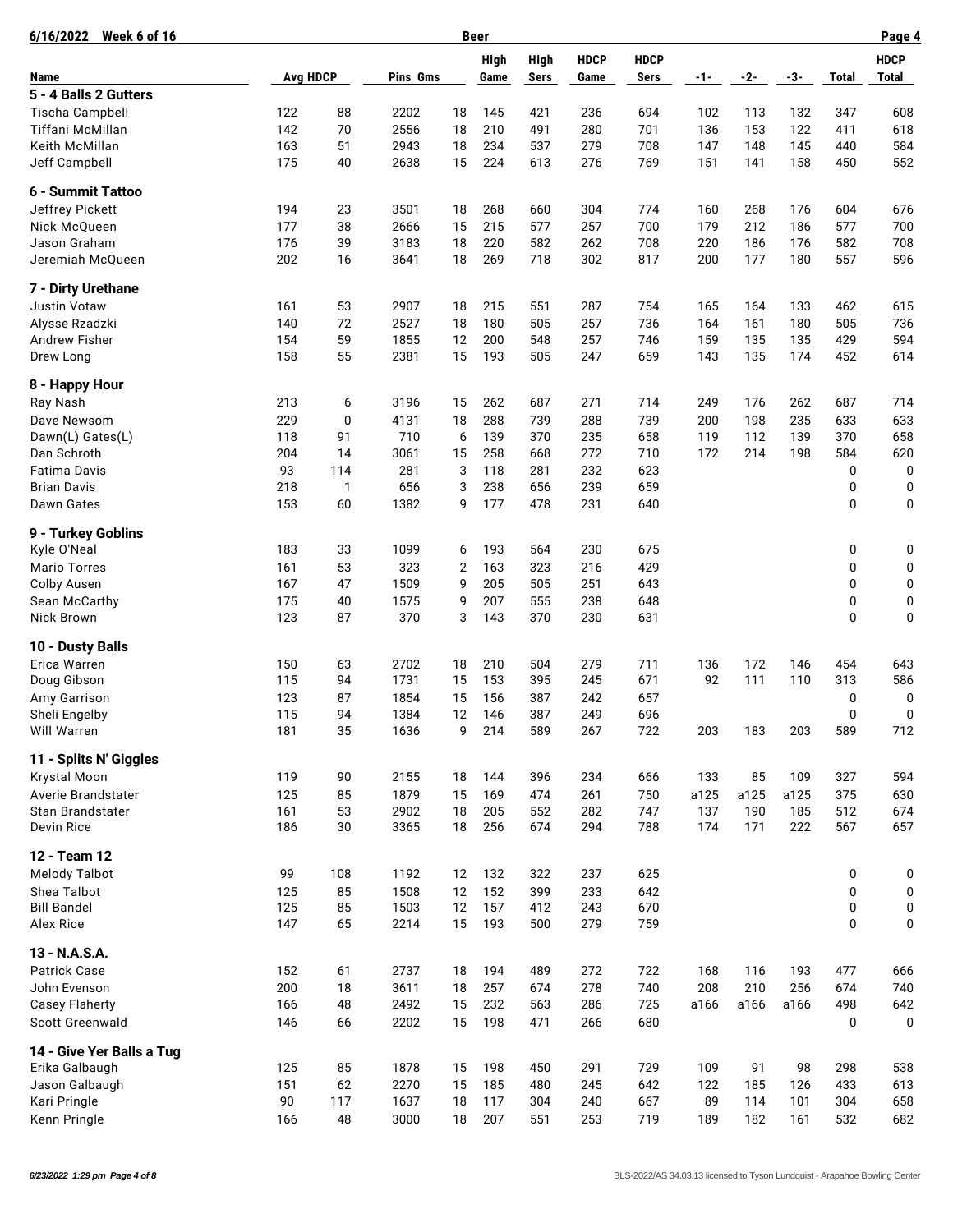| 6/16/2022<br><b>Week 6 of 16</b>    |                 |          |             |         | <b>Beer</b> |             |             |             |            |            |            |              | Page 5       |
|-------------------------------------|-----------------|----------|-------------|---------|-------------|-------------|-------------|-------------|------------|------------|------------|--------------|--------------|
|                                     |                 |          |             |         | <b>High</b> | High        | <b>HDCP</b> | <b>HDCP</b> |            |            |            |              | <b>HDCP</b>  |
| Name                                | <b>Avg HDCP</b> |          | Pins Gms    |         | Game        | <b>Sers</b> | Game        | <b>Sers</b> | $-1-$      | $-2-$      | $-3-$      | <b>Total</b> | <b>Total</b> |
| 15 - Irritable Bowl Syndrome        |                 |          |             |         |             |             |             |             |            |            |            |              |              |
| <b>Tyler Selander</b>               | 186             | 30       | 3365        | 18      | 244         | 647         | 248         | 659         | 190        | 169        | 168        | 527          | 608          |
| <b>Troy Trujillo</b>                | 173             | 42       | 3123        | 18      | 224         | 549         | 267         | 666         | 151        | 160        | 224        | 535          | 664          |
| David Courtney                      | 143             | 69       | 2150        | 15      | 178         | 469         | 240         | 685         | 143        | 168        | 158        | 469          | 685          |
| <b>Ethan Mosier</b>                 | 128             | 82       | 1923        | 15      | 181         | 487         | 235         | 643         | 128        | 117        | 122        | 367          | 610          |
| 16 - Satchel of Richards            |                 |          |             |         |             |             |             |             |            |            |            |              |              |
| Vanessa Raymond                     | 143             | 69       | 2574        | 18      | 184         | 461         | 247         | 641         | 139        | 145        | 102        | 386          | 587          |
| Robert Raymond                      | 170             | 45       | 2555        | 15      | 221         | 602         | 282         | 758         | 170        | 218        | 214        | 602          | 758          |
| Jeff Jakopec                        | 167             | 47       | 3019        | 18      | 222         | 582         | 274         | 738         | 190        | 222        | 170        | 582          | 738          |
| Joe Constantine                     | 189             | 27       | 3419        | 18      | 230         | 669         | 266         | 777         | 195        | 225        | 173        | 593          | 677          |
| 17 - This Is Bowl Split             |                 |          |             |         |             |             |             |             |            |            |            |              |              |
| Corrie Carl                         | 121             | 89       | 2180        | 18      | 180         | 446         | 274         | 728         | 104        | 110        | 126        | 340          | 604          |
| Gavin Thompson                      | 114             | 95       | 2056        | 18      | 176         | 435         | 282         | 753         | 116        | 119        | 135        | 370          | 661          |
| Michael Thompson                    | 140             | 72       | 2520        | 18      | 172         | 500         | 249         | 731         | 172        | 157        | 171        | 500          | 731          |
| Gabrille Melendez                   | 147             | 65       | 1772        | 12      | 199         | 502         | 281         | 748         | 177        | 154        | 145        | 476          | 680          |
| 18 - Natives                        |                 |          |             |         |             |             |             |             |            |            |            |              |              |
| <b>Brison Owens</b>                 | 180             | 36       | 3241        | 18      | 220         | 591         | 260         | 741         | 179        | 213        | 191        | 583          | 697          |
| Laura Babb                          | 104             | 104      | 943         | 9       | 152         | 338         | 260         | 662         | 88         | 152        | 98         | 338          | 662          |
| Jillian Owens                       | 121             | 89       | 2190        | 18      | 183         | 444         | 276         | 723         | 104        | 125        | 142        | 371          | 638          |
| <b>Ben Owens</b>                    | 167             | 47       | 3010        | 18      | 239         | 652         | 241         | 658         | 148        | 159        | 83         | 390          | 513          |
| 19 - Britney Spares                 |                 |          |             |         |             |             |             |             |            |            |            |              |              |
| Chris Ryckeley                      | 142             | 70       | 2572        | 18      | 198         | 525         | 243         | 679         | 135        | 157        | 171        | 463          | 679          |
| Jim Larsen                          | 156             | 57       | 2815        | 18      | 210         | 504         | 261         | 657         | 86         | 155        | 196        | 437          | 602          |
| Jay Ahillen                         | 123             | 87       | 1975        | 16      | 160         | 407         | 261         | 722         | 128        | 160        | 119        | 407          | 677          |
| Jack Fletcher                       | 101             | 107      | 305         | 3       | 110         | 305         | 217         | 626         | 106        | 89         | 110        | 305          | 626          |
| 20 - Alley Mutts                    |                 |          |             |         |             |             |             |             |            |            |            |              |              |
| Cole Colburn                        | 118             | 91       | 2141        | 18      | 165         | 406         | 259         | 688         | 99         | 142        | 165        | 406          | 688          |
| Dominic Ojile                       | 127             | 83       | 1150        | 9       | 144         | 404         | 232         | 662         | 136        | 144        | 124        | 404          | 662          |
| David Ojile                         | 135             | 76       | 1624        | 12      | 170         | 458         | 250         | 698         | 138        | 116        | 124        | 378          | 597          |
| Jeff Steron                         | 153             | 60       | 2756        | 18      | 179         | 517         | 250         | 722         | 170        | 118        | 133        | 421          | 595          |
| <b>Brian Colburn</b>                | 155             | 58       | 931         | 6       | 254         | 523         | 295         | 646         |            |            |            | 0            | $\mathbf 0$  |
| 21 - Team 21                        |                 |          |             |         |             |             |             |             |            |            |            |              |              |
| George Vrontas                      | 171             | 44       | 2579        | 15      | 224         | 576         | 271         | 720         | 200        | 184        | 192        | 576          | 720          |
| <b>Brandon Wallace</b>              | 188             | 28       | 1132        | 6       | 222         | 591         | 242         | 651         | 219        | 148        | 174        | 541          | 601          |
| <b>Brent Vrontas</b>                | 187             | 29       | 3379        | 18      | 285         | 646         | 322         | 781         | 149        | 212        | 285        | 646          | 748          |
| <b>RJ Ross</b>                      | 190             | 27       | 3429        | 18      | 226         | 643         | 258         | 742         | 158        | 171        | 226        | 555          | 633          |
| Taylor Johnson                      | 173             | 42       | 520         | 3       | 189         | 520         | 231         | 646         |            |            |            | 0            | $\mathbf 0$  |
| 22 - B-Rad's Caley Crew             |                 |          |             |         |             |             |             |             |            |            |            |              |              |
| Kathy Novak                         | 135             | 76       | 2037        | 15      | 189         | 464         | 287         | 758         | 117        | 113        | 140        | 370          | 589          |
| <b>Tanner Novak</b>                 | 128             | 82       | 2306        | 18      | 169         | 437         | 254         | 695         | 151        | 129        | 157        | 437          | 695          |
| Sandy Ederhoff                      | 117             | 92       | 1061        | 9       | 145         | 391         | 243         | 685         |            |            |            | 0            | 0            |
| Damian Ederhoff<br>Preston Ederhoff | 131<br>137      | 80<br>74 | 1577<br>825 | 12<br>6 | 149<br>154  | 433<br>450  | 237<br>217  | 697<br>639  | 137<br>124 | 134<br>118 | 140<br>133 | 411<br>375   | 654<br>564   |
| 23 - Team 23                        |                 |          |             |         |             |             |             |             |            |            |            |              |              |
| Roy Grillo                          | 181             | 35       | 3264        | 18      | 233         | 614         | 266         | 713         | 123        | 145        | 181        | 449          | 536          |
| Vanessa Church                      | 165             | 49       | 1987        | 12      | 210         | 578         | 275         | 749         | a165       | a165       | a165       | 495          | 642          |
| <b>Rob Preston</b>                  | 208             | 10       | 3758        | 18      | 248         | 672         | 258         | 672         | 213        | 248        | 168        | 629          | 659          |
| Josh Church                         | 202             | 16       | 3639        | 18      | 268         | 707         | 290         | 773         | 268        | 246        | 193        | 707          | 773          |
| 24 - Pin N Juice                    |                 |          |             |         |             |             |             |             |            |            |            |              |              |
| Otilia Gomez                        | 131             | 80       | 1979        | 15      | 180         | 467         | 261         | 734         | 93         | 161        | 147        | 401          | 641          |
| <b>Courtney Williams</b>            | 130             | 81       | 2357        | 18      | 193         | 431         | 276         | 688         | 136        | 129        | 148        | 413          | 656          |
| Kyle Martin                         | 141             | 71       | 2548        | 18      | 169         | 448         | 238         | 667         | 107        | 137        | 131        | 375          | 579          |
| Lee McIntyre                        | 156             | 57       | 1412        | 9       | 188         | 503         | 250         | 689         |            |            |            | 0            | 0            |
| Marisa Martin                       | 116             | 93       | 696         | 6       | 140         | 391         | 247         | 712         | a116       | a116       | a116       | 348          | 627          |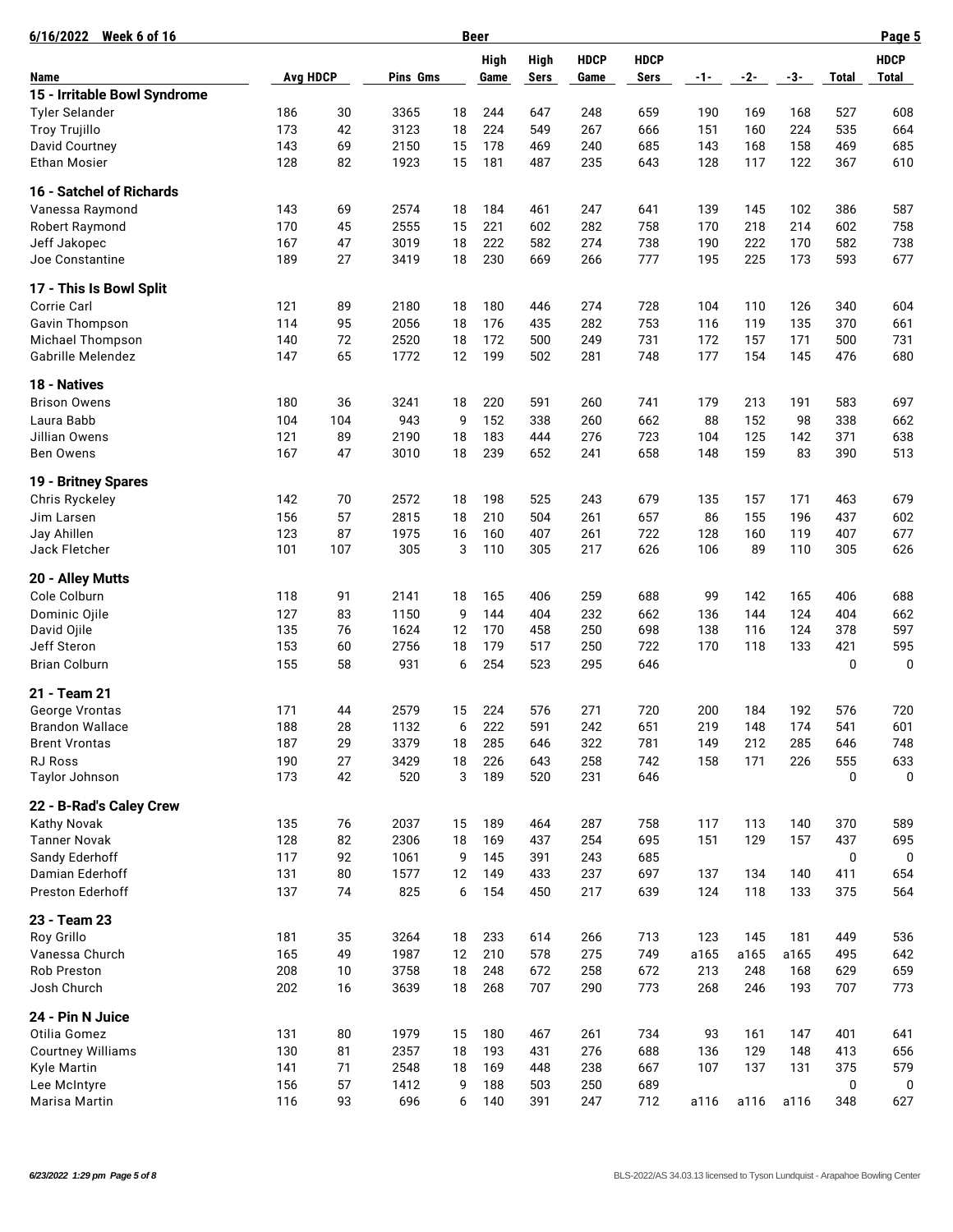| 6/16/2022<br>Week 6 of 16                       |                 |         |              |          | <b>Beer</b> |            |             |                                                                            |            |            |            |              | Page 6       |
|-------------------------------------------------|-----------------|---------|--------------|----------|-------------|------------|-------------|----------------------------------------------------------------------------|------------|------------|------------|--------------|--------------|
|                                                 |                 |         |              |          | <b>High</b> | High       | <b>HDCP</b> | <b>HDCP</b>                                                                |            |            |            |              | <b>HDCP</b>  |
| Name                                            | <b>Avg HDCP</b> |         | Pins Gms     |          | Game        | Sers       | Game        | Sers                                                                       | -1-        | -2-        | -3-        | <b>Total</b> | <b>Total</b> |
| 25 - Dont Be a Chooch                           |                 |         |              |          |             |            |             |                                                                            |            |            |            |              |              |
| Pete Brown                                      | 177             | 38      | 2663         | 15       | 217         | 561        | 260         | 684                                                                        | 193        | 162        | 144        | 499          | 607          |
| James Gonzales                                  | 190             | 27      | 2851         | 15       | 224         | 659        | 262         | 773                                                                        | 201        | 190        | 207        | 598          | 685          |
| <b>Tom Tetrick</b>                              | 183             | 33      | 3298         | 18       | 257         | 657        | 293         | 765                                                                        | 163        | 186        | 164        | 513          | 606          |
| <b>Colton Smith</b>                             | 203             | 15      | 3668         | 18       | 247         | 668        | 262         | 704                                                                        | 171        | 212        | 181        | 564          | 600          |
| 26 - Dammit Fiser                               |                 |         |              |          |             |            |             |                                                                            |            |            |            |              |              |
| Leslie Hollander                                | 148             | 64      | 2234         | 15       | 179         | 481        | 251         | 697                                                                        | 148        | 124        | 179        | 451          | 643          |
| <b>Bas Hollander</b>                            | 128             | 82      | 1539         | 12       | 163         | 415        | 249         | 673                                                                        | 103        | 163        | 149        | 415          | 673          |
| Jake Eskanos                                    | 145             | 67      | 2620         | 18       | 185         | 516        | 254         | 723                                                                        | 118        | 120        | 135        | 373          | 562          |
| Johno Buist                                     | 183             | 33      | 2751         | 15       | 248         | 643        | 276         | 790                                                                        | 166        | 187        | 157        | 510          | 600          |
| 27 - Don't Expect Much                          |                 |         |              |          |             |            |             |                                                                            |            |            |            |              |              |
| Lacee Collier                                   | 161             | 53      | 2898         | 18       | 220         | 527        | 272         | 649                                                                        | 166        | 155        | 166        | 487          | 649          |
| Annie Peck                                      | 160             | 54      | 2402         | 15       | 187         | 541        | 223         | 649                                                                        | 171        | 144        | 136        | 451          | 607          |
| <b>Anthony Peck</b>                             | 185             | 31      | 2227         | 12       | 243         | 662        | 243         | 662                                                                        | 173        | 176        | 190        | 539          | 626          |
| Cody Hanley                                     | 194             | 23      | 3502         | 18       | 247         | 682        | 251         | 682                                                                        | 168        | 192        | 161        | 521          | 578          |
| Sean Peck                                       | 204             | 14      | 612          | 3        | 215         | 612        | 229         | 654                                                                        |            |            |            | 0            | 0            |
| 28 - Free Ballers                               |                 |         |              |          |             |            |             |                                                                            |            |            |            |              |              |
| <b>Bill McGuire</b>                             | 139             | 72      | 2517         | 18       | 178         | 501        | 255         | 732                                                                        | 167        | 156        | 178        | 501          | 732          |
| <b>Tim Swenson</b>                              | 144             | 68      | 1301         | 9        | 182         | 487        | 259         | 718                                                                        | 121        | 143        | 148        | 412          | 604          |
| <b>Greg Miller</b>                              | 172             | 43      | 2583         | 15       | 202         | 548        | 247         | 683                                                                        | 195        | 169        | 184        | 548          | 683          |
| <b>Ted Romero</b>                               | 211             | 8       | 3172         | 15       | 247         | 698        | 253         | 716                                                                        |            |            |            | 0            | $\mathbf 0$  |
| 29 - Screaming for Sq                           |                 |         |              |          |             |            |             |                                                                            |            |            |            |              |              |
| Andrew Miner                                    | 172             | 43      | 3107         | 18       | 244         | 626        | 293         | 773                                                                        | 244        | 189        | 193        | 626          | 773          |
| <b>Coreen Miner</b>                             | 0               | 0       | 0            | 0        | 0           | 0          |             |                                                                            |            |            |            | $\mathbf 0$  | 0            |
| Vix Bridgewater                                 | 118             | 91      | 711          | 6        | 162         | 364        | 251         | 631                                                                        | a118       | a118       | a118       | 354          | 627          |
| <b>Brad Bridgewater</b>                         | 189             | 27      | 3416         | 18       | 233         | 607        | 264         | 702                                                                        | 173        | 202        | 214        | 589          | 673          |
|                                                 |                 |         |              |          |             |            |             |                                                                            |            |            |            |              |              |
| 30 - Bowl and a Shot<br>Rebecca Mann            | 120             | 90      | 1809         | 15       | 144         | 380        | 231         | 647                                                                        | 106        | 117        | 112        | 335          | 599          |
| Patty Schroeder                                 | 164             | 50      | 2467         | 15       | 203         | 525        | 254         | 684                                                                        | 184        | 165        | 176        | 525          | 684          |
| <b>Forrest Miller</b>                           | 176             | 39      | 2652         | 15       | 246         | 585        | 268         | 654                                                                        | 169        | 204        | 164        | 537          | 654          |
| Chris Weimer                                    | 165             | 49      | 2476         | 15       | 221         | 552        | 275         | 714                                                                        | 221        | 149        | 182        | 552          | 714          |
|                                                 |                 |         |              |          |             |            |             |                                                                            |            |            |            |              |              |
| 31 - Better on Tuesday                          |                 | 63      | 2687         |          |             |            |             |                                                                            | 153        |            |            |              |              |
| Andie Hughes                                    | 149             |         |              | 18       | 186         | 495        | 251         | 677                                                                        |            | 135        | 165        | 453          | 645          |
| Wade Holt                                       | 176             | 39      | 3175<br>3300 | 18       | 215         | 599        | 239         | 688                                                                        | 170        | 167        | 121        | 458          | 563          |
| lan Hughes<br>Jeff Smith                        | 183<br>210      | 33<br>9 | 3156         | 18<br>15 | 254<br>290  | 640<br>738 | 292<br>290  | 754<br>738                                                                 | 182<br>157 | 254<br>212 | 204<br>191 | 640<br>560   | 754<br>569   |
|                                                 |                 |         |              |          |             |            |             |                                                                            |            |            |            |              |              |
| 32 - Keep it 100<br>Trey Johnson                | 151             | 62      | 2279         | 15       | 191         | 543        | 258         | 747                                                                        | a151       | a151       | a151       | 453          | 639          |
| Kyle Robinson                                   | 123             | 87      | 370          | 3        | 154         | 370        | 241         | 631                                                                        | a113       | a113       | a113       | 339          | 600          |
| <b>Blake Brewer</b>                             | 174             | 41      | 2619         | 15       | 207         | 560        | 250         | 692                                                                        | 194        | 206        | 160        | 560          | 692          |
| David Dirth                                     | 188             | 28      | 3401         | 18       | 224         | 625        | 255         | 718                                                                        | 186        | 224        | 215        | 625          | 718          |
| 33 - Bowls and a Blintz                         |                 |         |              |          |             |            |             |                                                                            |            |            |            |              |              |
| Zach Fowlds                                     | 192             | 25      | 2893         | 15       | 279         | 666        | 315         | 774                                                                        | 218        | 246        | 141        | 605          | 686          |
| Jimmy White                                     | 182             | 34      | 2186         | 12       | 224         | 573        | 259         | 681                                                                        | a182       | a182       | a182       | 546          | 648          |
| Chris Lever                                     | 167             | 47      | 2517         | 15       | 201         | 543        | 251         | 693                                                                        | 189        | 153        | 201        | 543          | 693          |
| Casey White                                     | 183             | 33      | 2756         | 15       | 249         | 588        | 282         | 696                                                                        | a183       | a183       | a183       | 549          | 648          |
|                                                 |                 |         |              |          |             |            |             |                                                                            |            |            |            |              |              |
| 34 - Strike Juice<br>Patricia Burton            | 114             | 95      | 1026         | 9        | 143         | 369        | 242         | 666                                                                        |            |            |            | 0            | 0            |
| Tim Wallington                                  | 160             | 54      | 2889         | 18       | 210         | 548        | 271         | 783                                                                        | 123        | 126        | 166        | 415          | 565          |
| <b>Travis Preble</b>                            | 156             | 57      | 2346         | 15       | 221         | 519        | 282         | 708                                                                        | 221        | 164        | 134        | 519          | 702          |
| Marilyn Wallington                              | 129             | 81      | 2066         | 16       | 175         | 453        | 252         | 702                                                                        | 110        | 124        | 104        | 338          | 575          |
|                                                 |                 |         |              |          |             |            |             |                                                                            |            |            |            |              |              |
| 35 - Bipolar Bowlers<br><b>KC Quarry</b>        | 138             | 73      | 832          | 6        | 172         | 429        | 241         | 636                                                                        | a138       | a138       | a138       | 414          | 633          |
| Matt Bickel                                     | 140             | 72      | 2527         | 18       | 186         | 506        | 258         | 722                                                                        | 115        | 144        | 137        | 396          | 606          |
| <b>Tyler Baker</b>                              | 188             | 28      | 3394         | 18       | 255         | 620        | 273         | 692                                                                        | 199        | 221        | 180        | 600          | 690          |
| Shaun Jones                                     | 185             | 31      | 2779         | 15       | 220         | 620        | 233         | 672                                                                        | 200        | 192        | 181        | 573          | 672          |
| Mr. Dth Cannon<br>6/23/2022 1:29 pm Page 6 of 8 | 131             | 80      | 1183         | 9        | 151         | 429        | 236         | 684                                                                        |            |            |            | 0            | 0            |
|                                                 |                 |         |              |          |             |            |             | BLS-2022/AS 34.03.13 licensed to Tyson Lundquist - Arapahoe Bowling Center |            |            |            |              |              |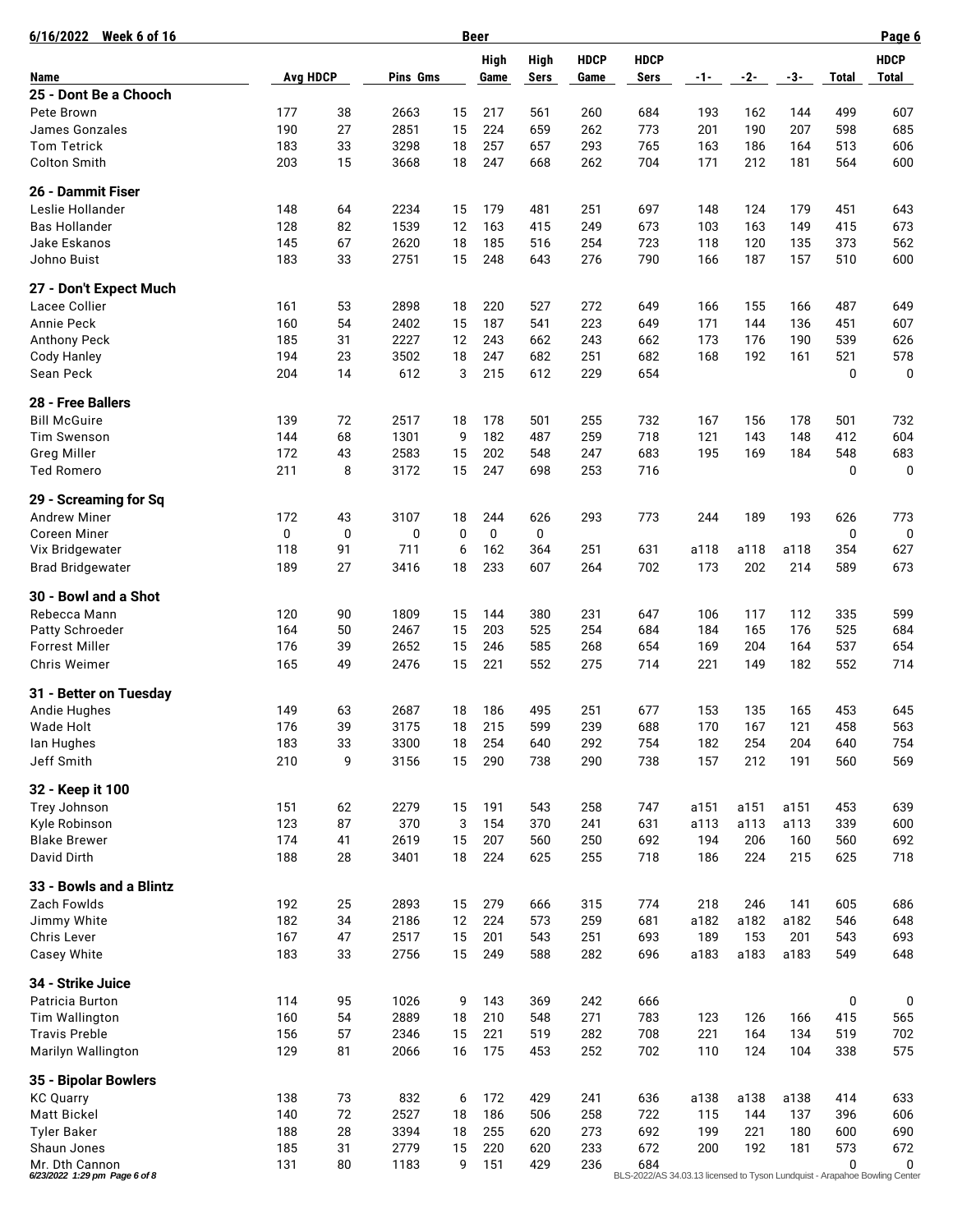| 6/16/2022<br>Week 6 of 16 |                 |     |             |             | <b>Beer</b> |      |             |             |       |       |      |              | Page 7         |
|---------------------------|-----------------|-----|-------------|-------------|-------------|------|-------------|-------------|-------|-------|------|--------------|----------------|
|                           |                 |     |             |             | High        | High | <b>HDCP</b> | <b>HDCP</b> |       |       |      |              | <b>HDCP</b>    |
| <b>Name</b>               | <b>Avg HDCP</b> |     | Pins Gms    |             | Game        | Sers | Game        | <b>Sers</b> | $-1-$ | $-2-$ | -3-  | <b>Total</b> | Total          |
| 36 - 15" of Love          |                 |     |             |             |             |      |             |             |       |       |      |              |                |
| Carrie Cobb               | 131             | 80  | 1978        | 15          | 160         | 435  | 233         | 681         | 148   | 138   | 149  | 435          | 681            |
| Chris Graham              | 141             | 71  | 2542        | 18          | 169         | 497  | 244         | 722         | 168   | 169   | 160  | 497          | 722            |
| <b>Brett Foster</b>       | 162             | 52  | 2916        | 18          | 196         | 531  | 251         | 696         | 145   | 165   | 152  | 462          | 615            |
| Matt Cobb                 | 162             | 52  | 2926        | 18          | 201         | 540  | 260         | 725         | 135   | 201   | 177  | 513          | 675            |
| 37 - Balls Deep           |                 |     |             |             |             |      |             |             |       |       |      |              |                |
| Eric Losh                 | 115             | 94  | 1043        | 9           | 148         | 375  | 242         | 657         | 108   | 97    | 117  | 322          | 592            |
| Julie Losh                | 105             | 103 | 1586        | 15          | 131         | 324  | 233         | 633         | 88    | 131   | 91   | 310          | 616            |
| <b>Dustin Sorenson</b>    | 153             | 60  | 919         | 6           | 174         | 460  | 234         | 640         | 156   | 159   | 145  | 460          | 640            |
| Michelle Deines           | 113             | 96  | 1366        | 12          | 167         | 363  | 264         | 654         | 128   | 104   | 94   | 326          | 608            |
| 38 - Pound That Pocke     |                 |     |             |             |             |      |             |             |       |       |      |              |                |
| Jeff Haney                | 145             | 67  | 2615        | 18          | 188         | 521  | 274         | 747         | 112   | 152   | 145  | 409          | 604            |
| Craig Feddersen           | 145             | 67  | 2610        | 18          | 203         | 503  | 278         | 797         | 167   | 193   | 143  | 503          | 719            |
| Stan Johnson              | 148             | 64  | 2231        | 15          | 190         | 526  | 271         | 736         | 162   | 181   | 183  | 526          | 736            |
| Dave Youngberg            | 149             | 63  | 2238        | 15          | 194         | 521  | 276         | 761         |       |       |      | $\Omega$     | $\Omega$       |
| 39 - Scheweddy Balls      |                 |     |             |             |             |      |             |             |       |       |      |              |                |
| John Busselmaier          | 153             | 60  | 2756        | 18          | 219         | 533  | 285         | 731         | 161   | 143   | 151  | 455          | 635            |
| Candace Busselmaier       | 76              | 129 | 1385        | 18          | 118         | 322  | 243         | 697         | 54    | 42    | 77   | 173          | 551            |
| <b>Rob Kersnick</b>       | 118             | 91  | 1424        | 12          | 164         | 431  | 264         | 731         | 122   | 121   | 101  | 344          | 614            |
| Kelli Mattacchione        | 178             | 37  | 2140        | 12          | 214         | 587  | 254         | 683         | 154   | 171   | 198  | 523          | 631            |
| Chris Dominguez           | 113             | 96  | 683         | 6           | 145         | 372  | 250         | 687         |       |       |      | 0            | 0              |
| <b>Christie Kersnick</b>  | 100             | 108 | 601         | 6           | 122         | 320  | 236         | 662         |       |       |      | 0            | $\Omega$       |
| 40 - Gutter Butter        |                 |     |             |             |             |      |             |             |       |       |      |              |                |
| Jack Greenagel            | 164             | 50  | 2952        | 18          | 201         | 542  | 279         | 773         | 182   | 174   | 176  | 532          | 682            |
| David Greenagel           | 115             | 94  | 345         | 3           | 130         | 345  | 224         | 627         |       |       |      | $\Omega$     | $\overline{0}$ |
| <b>VACANT</b>             | 120             | 90  | $\mathbf 0$ | $\mathbf 0$ | 0           | 0    |             |             | v120  | v120  | v120 | 360          | 630            |
| <b>Drew Haas</b>          | 163             | 51  | 2938        | 18          | 222         | 557  | 294         | 773         | 138   | 149   | 147  | 434          | 584            |

## *Temporary Substitutes*

|                               |                 |     |          |    | High | High | <b>HDCP</b> | <b>HDCP</b>                                                                |     |       |       |              | <b>HDCP</b>  |
|-------------------------------|-----------------|-----|----------|----|------|------|-------------|----------------------------------------------------------------------------|-----|-------|-------|--------------|--------------|
| Name                          | <b>Avg HDCP</b> |     | Pins Gms |    | Game | Sers | Game        | <b>Sers</b>                                                                | -1- | $-2-$ | $-3-$ | <b>Total</b> | <b>Total</b> |
| Anthony Androezzi             | 195             | 22  | 586      | 3  | 238  | 586  | 260         | 652                                                                        |     |       |       | 0            | 0            |
| Justin Barker                 | 180             | 36  | 541      | 3  | 198  | 541  | 234         | 649                                                                        |     |       |       | 0            | 0            |
| Nate Benson                   | 119             | 90  | 358      | 3  | 172  | 358  | 262         | 628                                                                        |     |       |       | <sup>0</sup> | 0            |
| Keith Bernoski                | 143             | 69  | 1291     | 9  | 157  | 442  | 228         | 655                                                                        |     |       |       | 0            | 0            |
| <b>Allison Breaux</b>         | 88              | 118 | 266      | 3  | 94   | 266  | 212         | 620                                                                        |     |       |       | <sup>0</sup> | 0            |
| Kara Buist                    | 124             | 86  | 374      | 3  | 144  | 374  | 230         | 632                                                                        |     |       |       | 0            | 0            |
| <b>Krystal Chesnutt</b>       | 101             | 107 | 611      | 6  | 138  | 315  | 241         | 624                                                                        |     |       |       | 0            | 0            |
| Jackie Curry                  | 109             | 99  | 987      | 9  | 133  | 342  | 233         | 642                                                                        | 121 | 117   | 82    | 320          | 614          |
| Derek Dougherty               | 169             | 45  | 509      | 3  | 182  | 509  | 227         | 644                                                                        |     |       |       | 0            | 0            |
| <b>Brian Engberg</b>          | 138             | 73  | 414      | 3  | 145  | 414  | 218         | 633                                                                        |     |       |       | 0            | 0            |
| Christina Engberg             | 114             | 95  | 344      | 3  | 144  | 344  | 239         | 629                                                                        |     |       |       | <sup>0</sup> | 0            |
| Ryan Goetz                    | 116             | 93  | 696      | 6  | 151  | 367  | 239         | 631                                                                        |     |       |       | 0            | 0            |
| <b>Steve Grindley</b>         | 186             | 30  | 560      | 3  | 231  | 560  | 261         | 650                                                                        |     |       |       | 0            | 0            |
| Emma Haney                    | 113             | 96  | 679      | 6  | 129  | 351  | 221         | 627                                                                        |     |       |       | 0            | 0            |
| Megan Howson                  | 99              | 108 | 594      | 6  | 114  | 303  | 224         | 633                                                                        |     |       |       | 0            | 0            |
| Kelsey Jones                  | 136             | 75  | 410      | 3  | 137  | 410  | 212         | 635                                                                        |     |       |       | 0            | 0            |
| Kris Khuu                     | 119             | 90  | 714      | 6  | 134  | 357  | 224         | 627                                                                        |     |       |       | 0            | 0            |
| Jen Kniker                    | 95              | 112 | 190      | 2  | 105  | 190  | 217         | 414                                                                        |     |       |       | $\Omega$     | $\Omega$     |
| Jake Knorr                    | 193             | 24  | 579      | 3  | 216  | 579  | 240         | 651                                                                        | 216 | 198   | 165   | 579          | 651          |
| <b>Heather Kuhn</b>           | 151             | 62  | 1366     | 9  | 185  | 467  | 248         | 656                                                                        |     |       |       | 0            | 0            |
| Michael McLaughlin            | 105             | 103 | 1785     | 17 | 135  | 347  | 235         | 647                                                                        | 121 | 122   | i84   | 327          | 645          |
| <b>Ered Nash</b>              | 154             | 59  | 464      | 3  | 160  | 464  | 219         | 641                                                                        | 152 | 160   | 152   | 464          | 641          |
| <b>Nate Perez</b>             | 168             | 46  | 1513     | 9  | 227  | 529  | 266         | 646                                                                        |     |       |       | 0            | 0            |
| <b>Mitchell Peterson</b>      | 164             | 50  | 989      | 6  | 193  | 518  | 236         | 647                                                                        |     |       |       | 0            | $\Omega$     |
| <b>Connor Rakers</b>          | 125             | 85  | 375      | 3  | 129  | 375  | 214         | 630                                                                        | 129 | 117   | 129   | 375          | 630          |
| Joe Roberts                   | 163             | 51  | 489      | 3  | 180  | 489  | 231         | 642                                                                        |     |       |       | 0            | 0            |
| <b>Hubert Rodriguez</b>       | 127             | 83  | 762      | 6  | 152  | 387  | 233         | 630                                                                        |     |       |       | <sup>0</sup> | 0            |
| Sean Roe                      | 177             | 38  | 1593     | 9  | 233  | 561  | 276         | 690                                                                        |     |       |       | 0            | 0            |
| Kyle Shoutta                  | 156             | 57  | 469      | 3  | 181  | 469  | 238         | 640                                                                        |     |       |       | $\Omega$     | $\mathbf{0}$ |
| 6/23/2022 1:29 pm Page 7 of 8 |                 |     |          |    |      |      |             | BLS-2022/AS 34.03.13 licensed to Tyson Lundquist - Arapahoe Bowling Center |     |       |       |              |              |